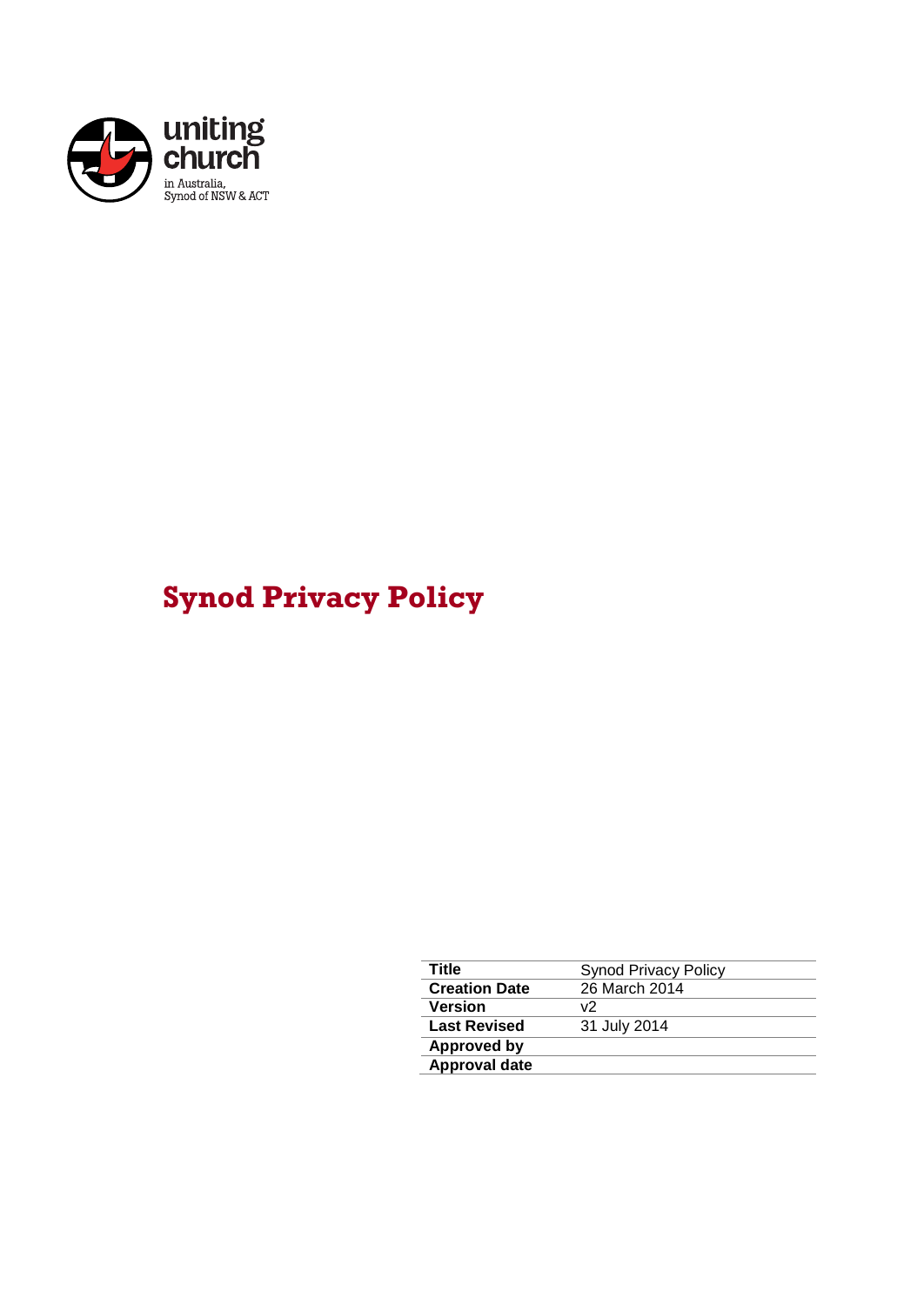## **Table of Contents**

| 7. For what purposes do we collect, hold, use and disclose your personal information?5 |
|----------------------------------------------------------------------------------------|
|                                                                                        |
|                                                                                        |
|                                                                                        |
|                                                                                        |
|                                                                                        |
| 13. Do we disclose your personal information to anyone outside Australia? 7            |
|                                                                                        |
|                                                                                        |
|                                                                                        |
|                                                                                        |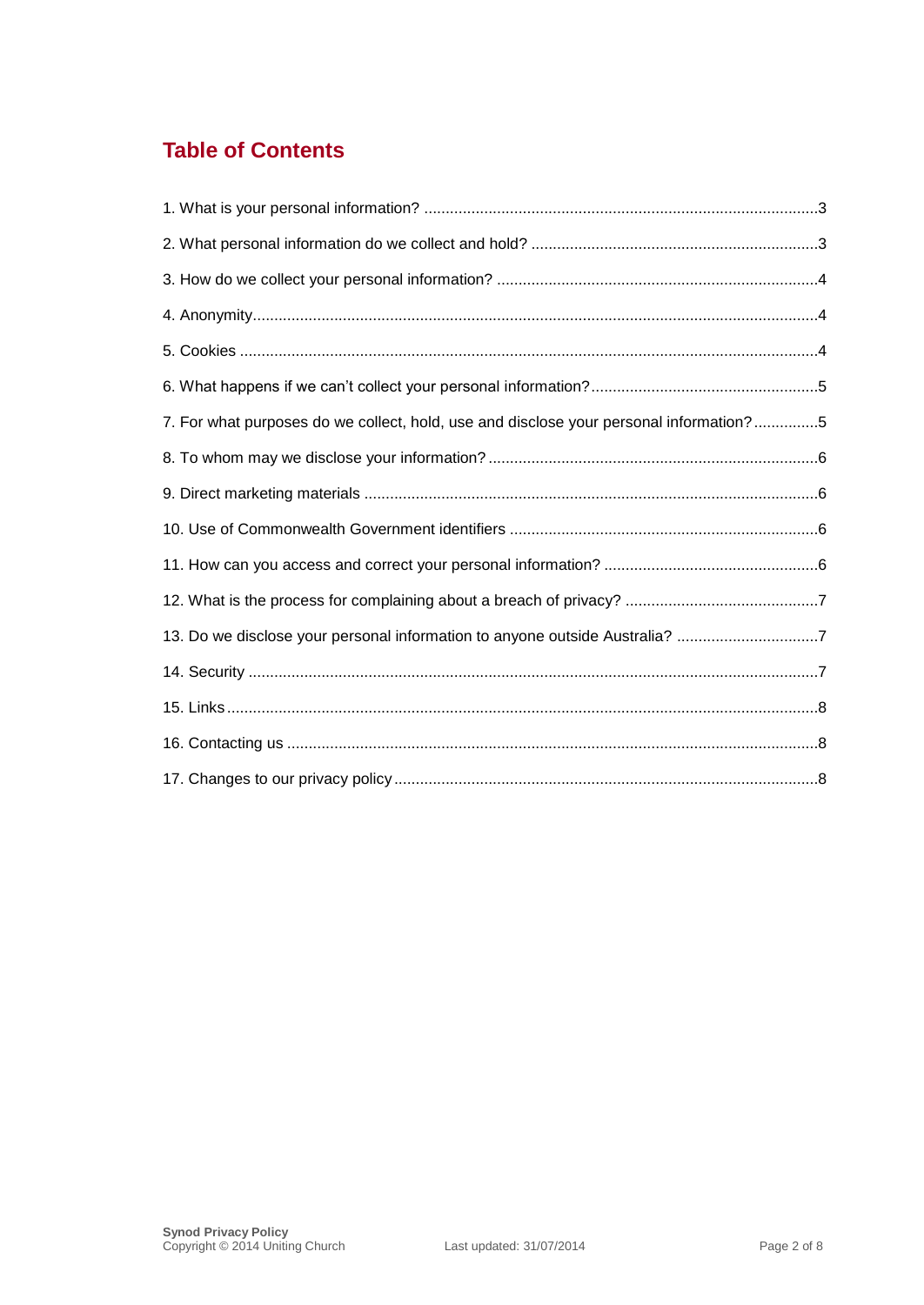The Uniting Church in Australia, Synod of NSW and the ACT ("**Synod**") and its various entities including Congregations and Presbyteries (**we**, **our**, **us**) recognise the importance of protecting the privacy and the rights of individuals in relation to their personal information. This document is our privacy policy and it tells you how we collect and manage personal information collected from our website and by the officers of the Synod and its various entities as part of carrying out operations, activities and provision of services. We respect your rights to privacy under the *Privacy Act 1988* (Cth) (**Act**) and we comply with all of the Act's requirements in respect to the collection, management and disclosure of your personal information.

The Uniting Church in Australia is both a national body, being the National Assembly, and six Synods which are the regional councils. Each Synod is responsible for producing its own privacy policy in accordance with the Act.

## **1. What is your personal information?**

When used in this privacy policy, the term "personal information" has the meaning given to it in the Act. In general terms, it is any information that can be used to personally identify you. This may include your name, address, telephone number, email address and profession or occupation. If the information we collect personally identifies you, or you are reasonably identifiable from it, the information will be considered personal information.

## **2. What personal information do we collect and hold?**

We may collect the following types of personal information:

- name;
- mailing or street address;
- email address;
- telephone number;
- facsimile number;
- age or birth date;
- profession, occupation or job title;
- details of the services that we have provided to you or which you have enquired about, together with any additional information necessary to deliver those services and to respond to your enquiries;
- any additional information relating to you that you provide to us directly through our websites or indirectly through use of our websites or online presence, through our representatives or otherwise;
- information you provide to us through our activities and services, surveys or visits by our representatives from time to time.

We may also collect some information that is not personal information because it does not identify you or anyone else. For example, we may collect anonymous answers to surveys or aggregated information about how users use our website.

We may be authorised to collect your personal information under Part 4 of the *Health Records & Privacy Information Act 2002 NSW* as part of the provision of health services.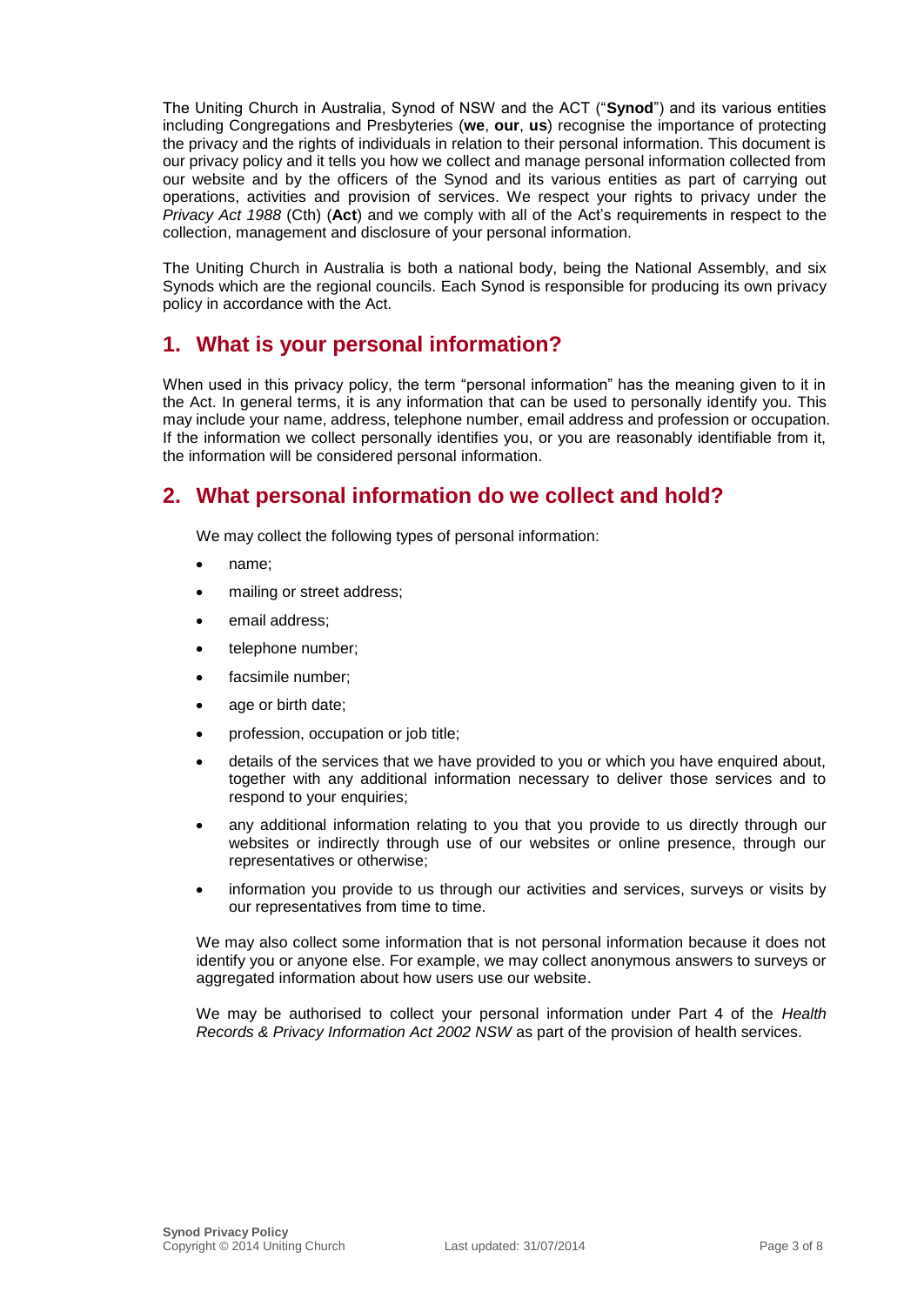## **3. How do we collect your personal information?**

We collect your personal information directly from you unless it is unreasonable or impracticable to do so. When collecting personal information from you, we may collect in ways including:

- through your access and use of our website;
- during conversations and via correspondence between you and our representatives;
- when you complete an application or purchase order;
- when you register for our conferences or events and when you participate in Church or Synod activities;
- when you complete our forms for the provision of services or to volunteer your services and assistance to the Synod or its various organisations; or
- when you complete a survey or make a donation.

The information we collect may include some sensitive information (as defined in the Privacy Act), such as health information or information about your beliefs or information that is relevant to the services or assistance you have requested from the Synod or Church.

We may also collect personal information from third parties including from third party companies such as credit reporting agencies, law enforcement agencies and other government entities and specialist agencies that assist us in achieving our objectives.

## **4. Anonymity**

We will generally provide individuals with the option of not identifying themselves when contacting us or participating in activities or obtaining services or assistance from us unless we are authorised by law not to do so or it is impracticable for us to deal with individuals who have not identified themselves or have used a pseudonym (in such circumstances we will only obtain as much personal information as is necessary to provide you with the service or assistance you require). If we do not have your personal information then we may be limited in our ability to provide you with the services or assistance or advise you of information relating to our operations and the activities we carry out.

## **5. Cookies**

In some cases we may collect your personal information through the use of cookies. When you access our website, we may send a 'cookie' (which is a small summary text file containing a unique ID number) to your computer. This enables us to recognise your computer and greet you each time you visit our website without bothering you with a request to register. It also enables us to keep track of services and products you view so that, if you consent, we can send you news about those services and products.

We may also use Google Analytics to measure traffic patterns to determine which areas of our website have been visited and to measure transactions patterns in the aggregate. We use this to research our user's habits so that we can improve our online presence, information and services. Our cookies do not collect personal information. If you do not wish to receive cookies, you can set your browser so that your computer does not accept them. Our use of Google Analytics will not involve the collection of personal information.

We may log IP addresses (that is, the electronic addresses of computers connected to the internet) to analyse trends, administer our website, track users movements, and gather broad demographic information and for security reasons. The logging of IP addresses are not used for identifying users.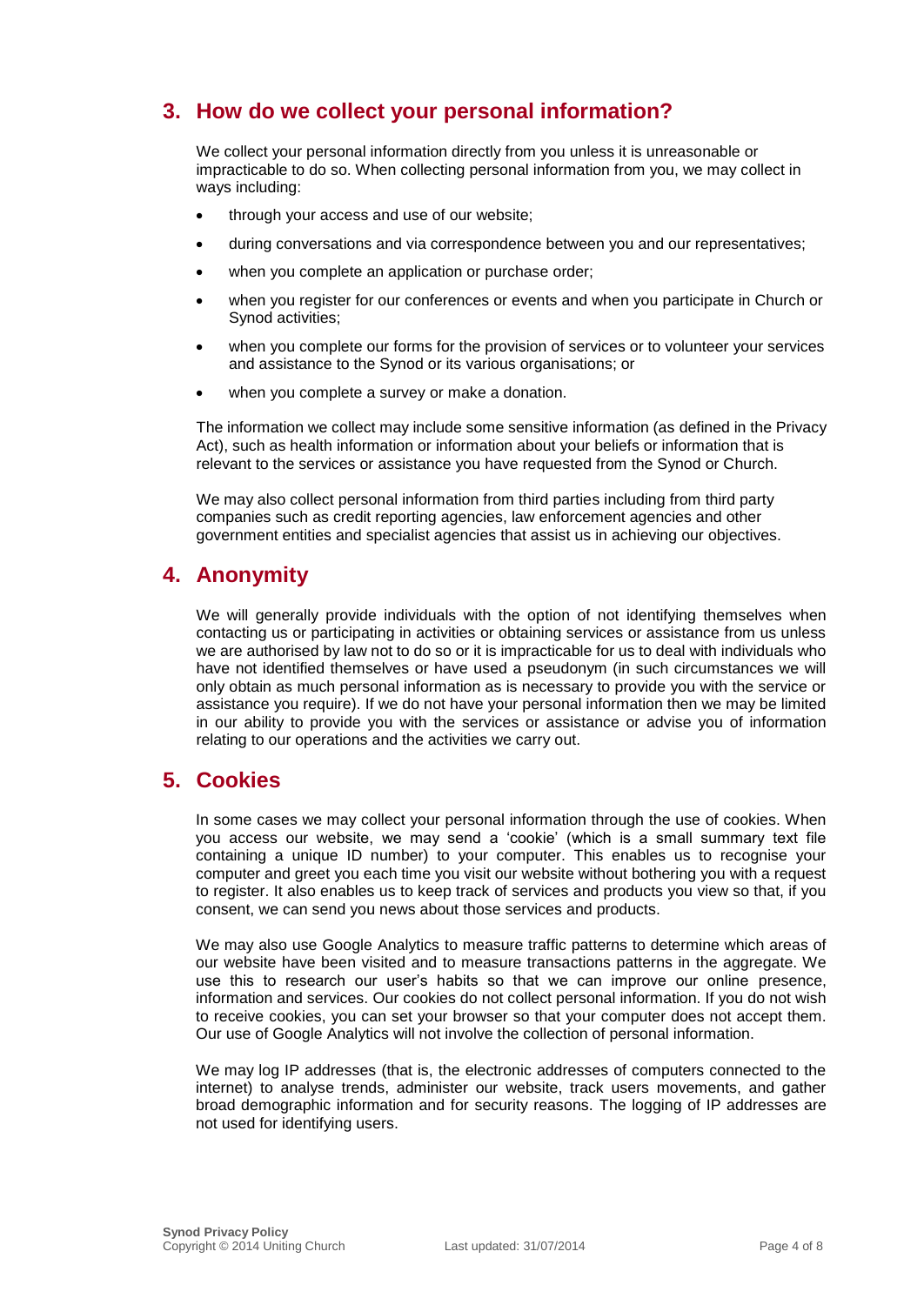## **6. What happens if we can't collect your personal information?**

If you do not provide us with the personal information described above, some or all of the following may happen:

- we may not be able to provide the requested activities or services to you, either to the same standard or at all;
- we may not be able to provide you with information about activities and services that you may want;
- we may be unable to tailor the content of our websites to your preferences and your experience of our websites may not be as enjoyable or useful; or
- we may not be able to contact you in relation to the various activities we undertake and services we provide.

## **7. For what purposes do we collect, hold, use and disclose your personal information?**

We collect personal information about you so that we can perform our activities and functions and to provide best possible quality of service.

We collect, hold, use and disclose your personal information for the following purposes:

- to provide services to you and to send communications requested by you;
- to arrange the various activities of the Synod;
- to answer enquiries and provide information or advice about existing and new services;
- to provide you with access to protected areas of our website;
- to assess the performance of our website and to improve the operation of our website;
- to conduct service processing functions, which may include providing personal information to our various entities, contractors, service providers or other third parties;
- for the administrative, marketing (including direct marketing), planning, product or service development, quality control and research purposes of the Synod, its various entities, contractors or service providers;
- to update your personal information held by our related bodies, contractors or service providers;
- to update our records and keep your contact details up to date;
- to establish and maintain your involvement with the Synod and the Church;
- to answer your enquiries;
- to register you for events, conferences and activities;
- for direct promotion of services and to keep you informed of new developments we believe may be of interest to you. If we contact you in this way without obtaining your prior consent, we will provide you with the opportunity to decline any further promotional communications;
- to third parties where we have retained those third parties to assist us to operate the Church and provide the services you have requested, such as religious education instructors, catering and event coordinators, promotions companies, transport providers, health care providers, website hosts and IT consultants, and our professional advisers such as consultants, lawyers and accountants. In some circumstances we may need to disclose sensitive information about you to third parties as part of the services you have requested;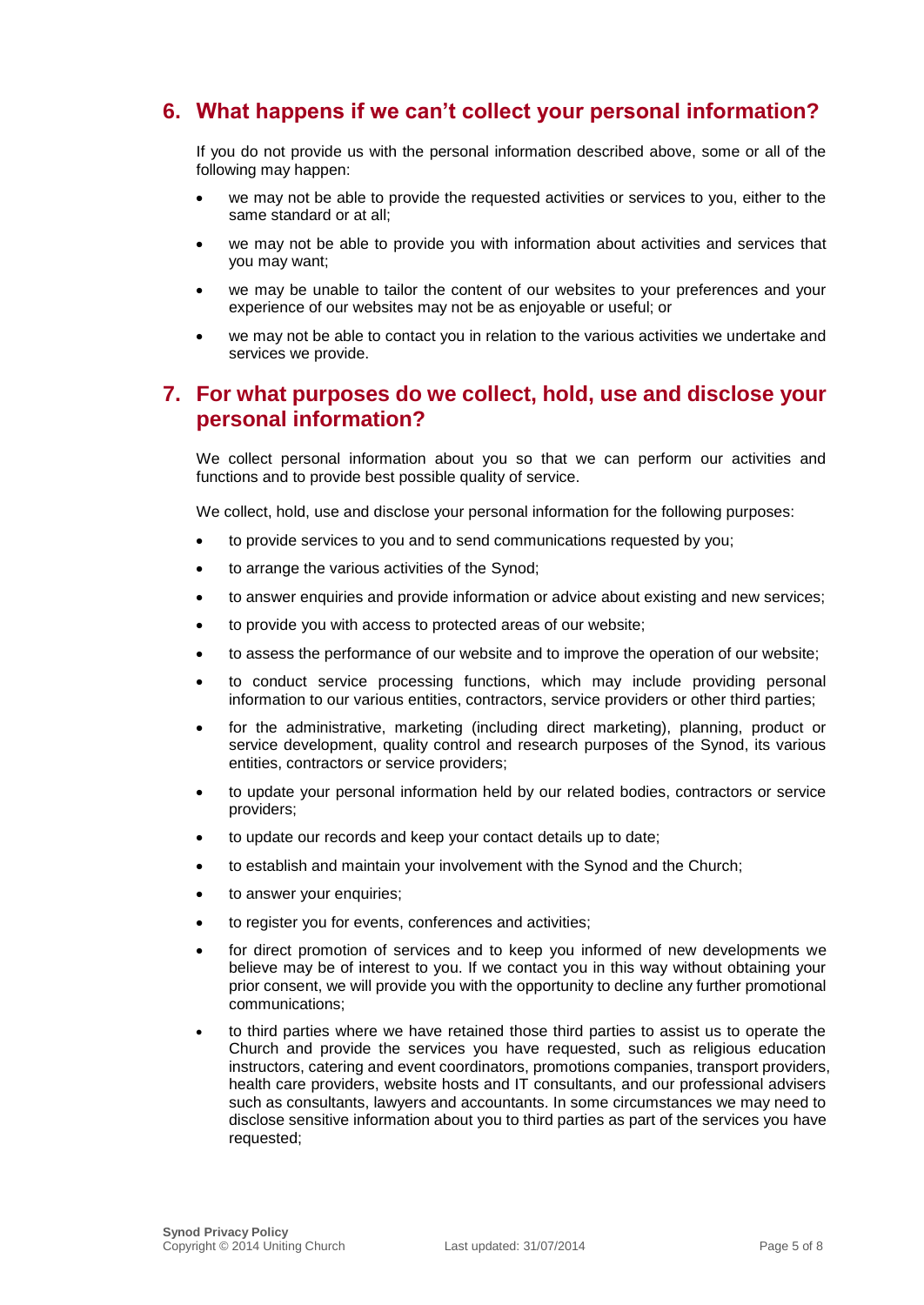- to different parts of the Church to enable the development and promotion of other activities and services and to improve our general ability to assist Church attendees and the wider community;
- to process and respond to any complaint made by you;
- to track clients' use of any services we offer; and
- to comply with any law, rule, regulation, lawful and binding determination, decision or direction of a regulator, or in co-operation with any governmental authority of any country (or political sub-division of a country).

Your personal information will not be shared, sold, rented or disclosed other than as described in this Privacy Policy.

## **8. To whom may we disclose your information?**

We may disclose your personal information to:

- our employees, the various Synod organisations, contractors or service providers for the purposes of operation of our website or our operations, fulfilling requests by you, and to otherwise provide services to you including, without limitation, web hosting providers, IT systems administrators, mailing houses, couriers, payment processors, data entry service providers, electronic network administrators, debt collectors, and professional advisors such as accountants, solicitors, advisors and consultants;
- suppliers and other third parties with whom we have commercial relationships, for operations, marketing, and related purposes;
- any organisation for any authorised purpose with your express consent; and
- theological students studying the Uniting Church in Australia or Christian studies.

We may combine or share any information that we collect from you with information collected by any of our various entities (within Australia).

#### **9. Direct marketing materials**

We may send you direct marketing communications and information about our activities and services that we consider may be of interest to you. These communications may be sent in various forms, including mail, SMS, fax and email, in accordance with applicable marketing laws, such as the *Spam Act 2003* (Cth). If you indicate a preference for a method of communication, we will endeavour to use that method whenever practical to do so. In addition, at any time you may opt-out of receiving marketing communications from us by contacting us (see the details below) or by using opt-out facilities provided in the marketing communications and we will then endeavour to ensure that your name is removed from our mailing list.

We do not provide your personal information to other organisations for the purposes of direct marketing.

## **10. Use of Commonwealth Government identifiers**

We will not use Commonwealth government identifiers, such as Medicare numbers or your drivers licence numbers, as its own identifier of individuals. We will only use or disclose such identifiers in the circumstances permitted by the Privacy Act.

#### **11. How can you access and correct your personal information?**

You may request access to any personal information we hold about you at any time by contacting us (see the details below). Where we hold information that you are entitled to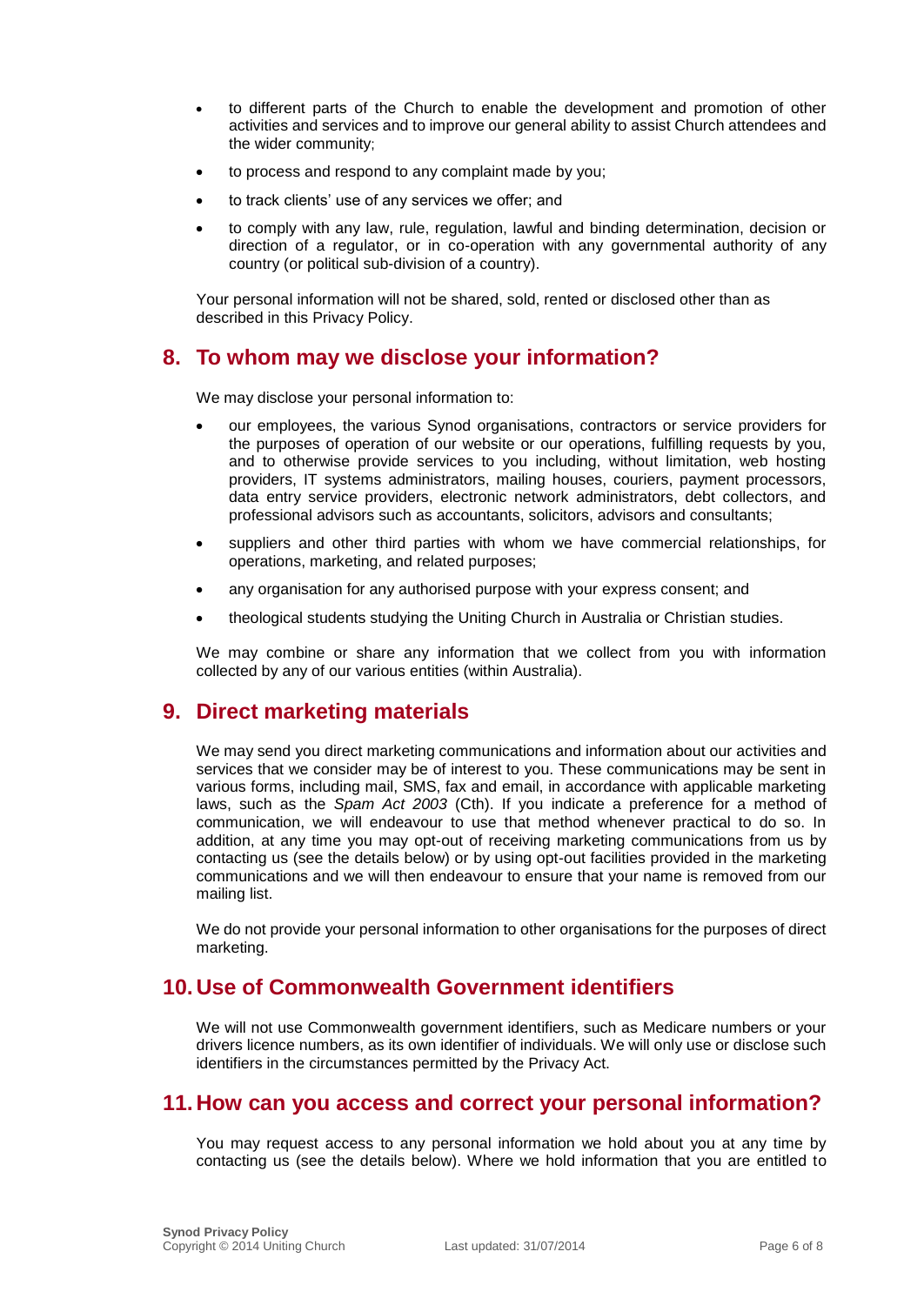access, we will try to provide you with suitable means of accessing it (for example, by mailing or emailing it to you). We may charge you a fee to cover our administrative and other reasonable costs (e.g. photocopying, faxing, etc.) in providing the information to you and, we may charge a reasonable fee for providing access. An administrative fee may be applied for pages scanned or photocopied where the total amount of pages requested is above 10 pages. Currently the charge will be \$0.20 per page photocopied or scanned. We will not charge for simply making the request and will not charge for making any corrections to your personal information. Depending on the nature of the request, we may ask you to verify your identity or to put your request in writing.

There may be instances where we cannot grant you access to the personal information we hold. For example, we may need to refuse access if granting access would interfere with the privacy of others or if it would result in a breach of confidentiality. If that happens, we will give you written reasons for any refusal.

If you believe that personal information we hold about you is incorrect, incomplete or inaccurate, then you may request us to amend it by contacting us via the contact details below. We will consider if the information requires amendment. If we do not agree that there are grounds for amendment then we will add a note to the personal information stating that you disagree with it.

## **12.What is the process for complaining about a breach of privacy?**

If you believe that your privacy has been breached or you are not happy with the way your personal information has been handled by us, please contact our Privacy Officer using the contact information below and provide details of the incident (preferably in writing) so that we can investigate it.

We will attempt to confirm as appropriate with you your understanding of the conduct relevant to the complaint and what you expect as an outcome. We will inform you whether we will conduct an investigation, the name, title, and contact details of the investigating officer and the estimated completion date for the investigation process.

After we have completed our enquiries, we will contact you, usually in writing, to advise the outcome and invite a response to our conclusions about the complaint. If we receive a response from you, we will assess it and advise if we have changed our view. If you are unsatisfied with the outcome, we will advise you about further options including, if appropriate, review by the Privacy Commissioner within the Office of the Australian Information Commissioner.

## **13. Do we disclose your personal information to anyone outside Australia?**

We do not disclose personal information to overseas recipients.

#### **14.Security**

We take reasonable steps to ensure your personal information is protected from misuse and loss and from unauthorised access, modification or disclosure. We may hold your information in either electronic or hard copy form. Personal information is destroyed or de-identified when no longer needed.

As our website is linked to the internet, and the internet is inherently insecure, we cannot provide any assurance regarding the security of transmission of information you communicate to us online. We also cannot guarantee that the information you supply will not be intercepted while being transmitted over the internet. Accordingly, any personal